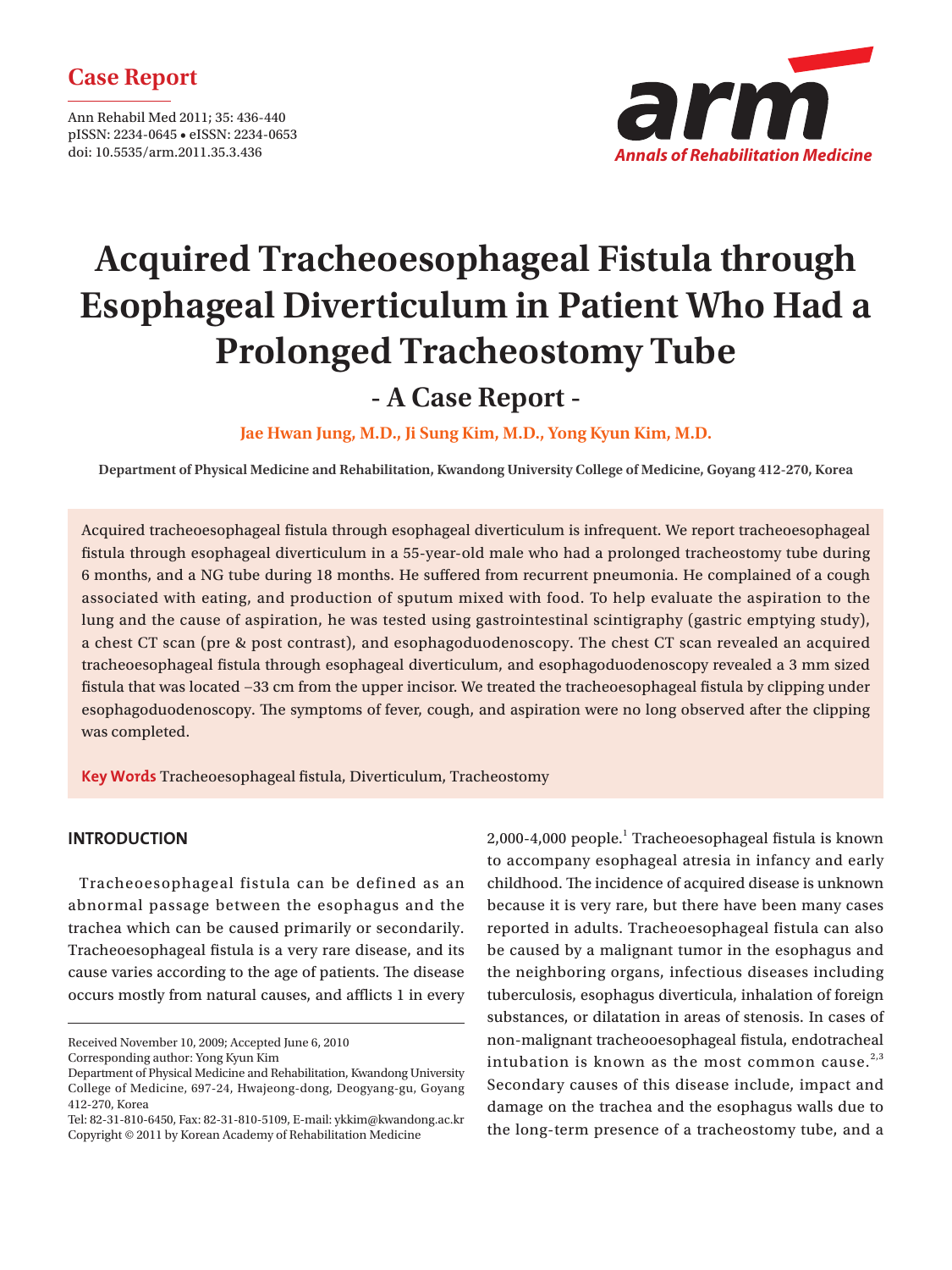few cases have resulted from esophagus diverticula.<sup>1</sup> Recently, we found tracheoesophageal fistula accompanied by esophagus diverticula in a 55-year-old male patient suffering from recurrent pneumonia with chronic cough, pyrexia, and fitful cough during food intake, by using gastric emptying scintigraphy, chest computed tomography, and esophagoduodenoscopy. The patient's symptoms improved after clipping of the fistula with an endoscope. This study will examine and report the clinical aspects of this case and offer case-related opinions.

#### **CASE REPORT**

 A 55-year-old male patient, diagnosed as quadriplegia by intracerebral hemorrhage resulting from rupture of a cerebral aneurysm on the left middle portion of the brain, was hospitalized in the rehabilitation medicine department of our hospital to receive expansive rehabilitation. There was no past history of high blood pressure, diabetes, tuberculosis or hepatitis, but he had a smoking history of 20 years and a clinical history of recurrent pneumonia accompanying pleural effusion. On physical examination, crackling was auscultated at the lower right lung and there was no special diagnosis except dyspnea. On October 30, 2007, 4 days after an operation for intracerebral hemorrhage, tracheotomy was conducted and the patient remained with the tracheostomy tube for 6 months, until May, 2008. When he was hospitalized at my clinic on 12th, June, 2009, a nasogastric tube had been continually inserted for >1.5 years and was used for nutrition intake after the intracerebral hemorrhage. A videofluoroscopic swallowing study (VFSS) was conducted and a slight aspiration was observed with solid and semi-solid foods. However, when using a compensation technique by tossing his head toward the paralyzed side, it was confirmed that food entered the esophagus without aspiration. After removing the nasogastric tube and offering sufficient education regarding the compensation technique, oral feeding was started. Since then, when eating using the compensation technique, there were incidents of fitful cough, sputum, fever, and a chest x-ray revealed increased haziness on the left lung, so antibiotic treatment was started under the diagnosis of aspiration pneumonia. However, there was no improvement, so gastric emptying scintigraphy was conducted for detecting other etiologies (Fig. 1). On the gastric emptying scintigraphy, a leak of contrast medium was observed in the middle of the esophagus to the right, and tracheoesophageal fistula was suspected. Therefore, CT was conducted on the chest for an exact diagnosis (Fig. 2). On the image of the chest CT, a cavitary lesion containing 1.8 cm sized air was observed in the lower part of the right neck, at the level of middle part of the esophagus. Tracheoesophageal fistula was confirmed and upper gastrointestinal endoscopy was conducted to identify the exact size and location (Fig. 3-A). The hole of a tracheoesophageal fistula to the side of the esophagus was in the middle part of the esophagus diverticula, which existed at the 1/3 spot of the middle esophagus, 33 cm away from eye tooth, and air was observed. It was possible to detect a passage between the esophagus



**Fig. 1.** Tc99m-DTPA was swallowed and serial images were obtained. Gastrointestinal scintigraphy revealed faint tracer activity in right side of mid esophagus (Arrow: faint tracer activity). A tracheoesophageal fistula was suspected in this study.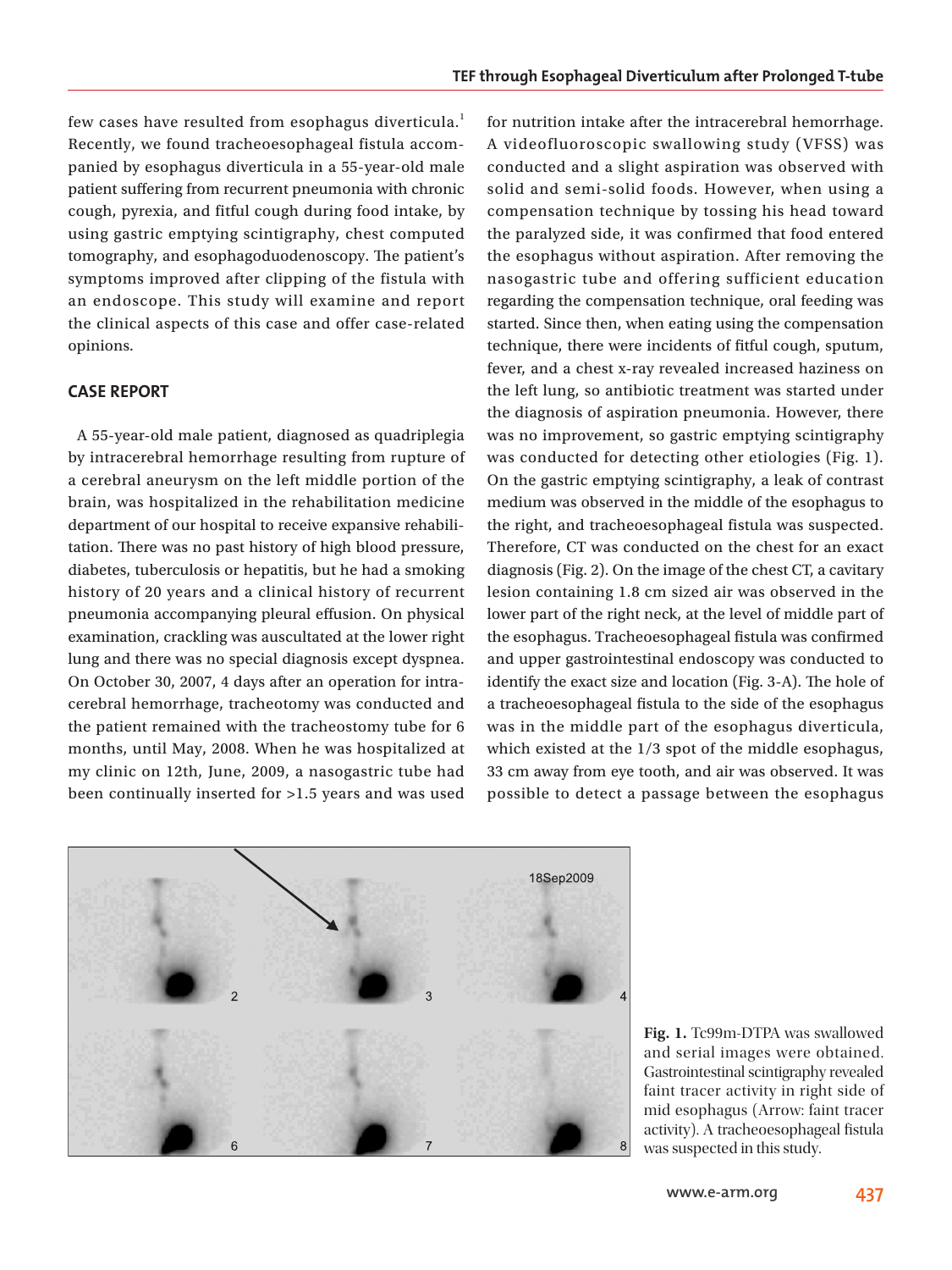and the trachea. The size of the tracheoesophageal fistula was measured as 3 mm and the leak of contrast medium (Gastrograffin) was observed during the upper gastrointestinal endoscopy. At that time, endoscopic ligation using clips was conducted (4 in total), and the absence of a leak was confirmed using contrast medium  $(Gastrograffin)$  (Fig. 3-B). However, in order to eliminate the possibility that the tracheoesophageal fistula was clogged due to inflammation resulting from mucous membrane irritation and edematous changes from endoscopic ligation, an upper GI series was conducted after inflammation and edema subsided on the third day of ligation of the tracheoesophageal fistula (Fig. 4). An upper GI series confirmed there was no leakage of contrast medium and the patient once again started dysphagia meals after a period of continual fasting. Since that time, fever has not been observed, the amount of



**Fig. 2.** Transverse chest CT scan revealed the lower neck area mid-esophagus. About 1.8 cm size cavitary lesion was noted in right lower neck at the level of thoracic inlet (arrow). The esophagus was communicated with trachea.

sputum decreased, and there are no clinical features such as aspiration.

#### **DISCUSSION**

 According to 44 cases studied by Harley in 1972, tracheoesophageal fistula was observed in -1 patient per  $200$   $(0.5\%)$  who had received a tracheotomy. $^{4}$  Reflux of G-I tract contents may expand a tracheoesophageal fistula by chemical irritation. A nasogastric tube, which is placed to prevent aspiration of G-I tract contents and food,



**Fig. 4.** Endoscopic clipping was done. After 3 days, upper GI series by using gastrograffin revealed that the leakage from mid esophagus was not observed.



**Fig. 3.** Esophagoduodenoscopic images: About the 3 mm-size d tracheoesophageal fistula was seen. And also the bubble from the trachea was observed. The fistula was located in the esophagus about 33 cm from the upper incisor (A). Post endoscopic clipping. Endoscopic clipping was done by using 4 clips (B).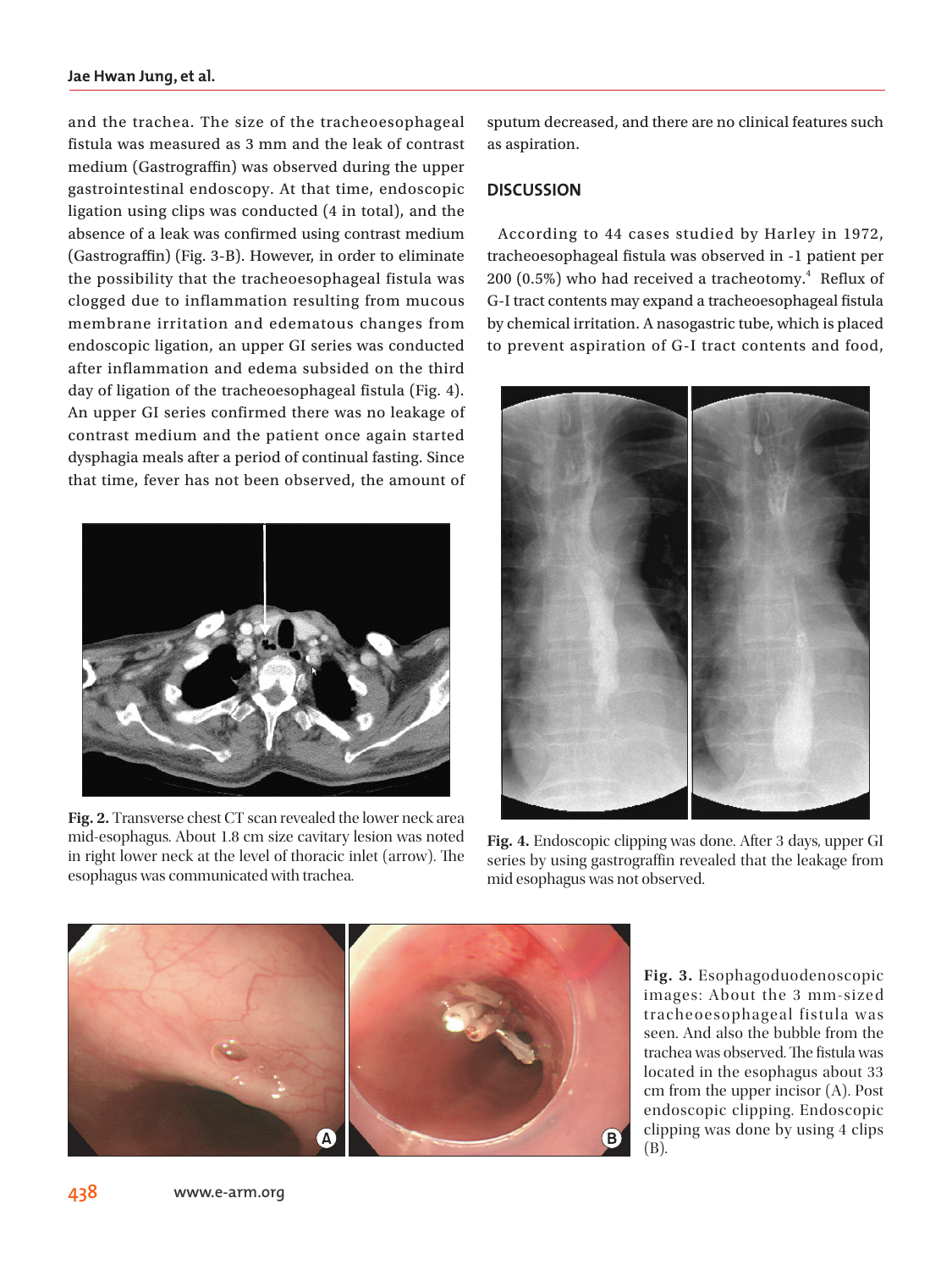may increase the incidence of tracheoesophageal fistula because it delivers pressure directly on the partial region of the esophagus.<sup>5</sup> The risk factors for tracheoesophageal fistula are known to include excessive motion of the endotracheal tube, inflammation, hypotension, diabetes, and long-term use of steroids. Damage of mucous membranes caused by an endotracheal tube can result in destruction of mucous membranes and cartilage, causing tracheomalacia and fibrous stenosis. Later, perforation occurs between the membranous portion of the trachea and the front part of the esophagus, leading to formation of a tracheoesophageal fistula.<sup>6</sup> In the patient described above, tracheoesophageal fistula occurred while having a nasogastric tube and tracheostomy tube for a long period of time after tracheotomy. The fistula was observed at the height of the trachea and there was severe pain in the middle part of the esophagus diverticula, or the 1/3 spot of the middle esophagus. By inspecting for clinical features and using diagnostic methods, Bertelsen described 3 symptoms of adult tracheoesophageal fistula not accompanying esophageal atresia (H-type). First, airway obstruction or cough while taking meals. Second, recurrent pneumonia or respiratory infection. Third, periodic abdominal distension by air. $^7$  In this case, cough and respiratory infection while taking meals occurred most frequently and periodic abdominal distension wasn't observed. It's not easy to diagnose tracheoesophageal fistula using a simple chest x-ray, and diagnosis may require an upper GI series using contrast medium.<sup>3</sup> However, it's not easy to diagnose this disorder at an early stage, and there are many cases where diagnosis is done after the start of inflammation in the lungs during mechanical ventilation or after death.<sup>7</sup> The most desirable diagnostic method is to confirm the existence and degree of a fistula through the esophagus or by bronchoscopy.<sup>3,8</sup>

 There are various treatments for tracheoesophageal fistula but the basic principle is to solve two problems consisting of respiratory infection and nutrition. In tracheoesophageal fistula, a spontaneous cure is rare and often accompanies tracheostenosis, therefore, surgery is prioritized. However, there are many cases where the condition of the whole body isn't good or pneumonia is accompanied before tracheoesophageal fistula occurs, so it's important to decide the term and method of surgery.<sup>9</sup> There are 3 types of surgical methods. First, esophageal

exclusion to separate air ducts and the esophagus. Second, esophageal stenting to insert a stent into the tracheoesophageal fistula and cut the connection between the trachea and esophagus. Third, direct fistula closure. In case of esophageal exclusion, it makes normal deglutition possible but has the limitation that a patient must have the physical condition to endure surgery under general anesthesia.<sup>10</sup> In case of esophageal stenting, there are reports that it has fewer side effects and a lower death rate, but the anti-fistular effect is temporary.<sup>8</sup> In this case, because the condition was complicated by pneumonia, and considering the risks and side-effects of general anesthesia and surgery, direct fistula closure was conducted using clips under esophagoduodenoscopy. Subsequently, no leak of contrast medium was observed from an upper GI series which was conducted 3 days after the procedure to confirm success of clipping, under the condition that inflammation had improved.

 The expected complications are tracheostenosis (2.5- 22%), pneumonia, fistula recurrence (7.3-11.4%), and leak of the esophageal anastomosis (10%). In this patient's case, after fistula closure using esophagoduodenoscopy, he began oral dieting without complications, and no increase of aspiration or sputum was observed. This report describes a case of tracheoesophageal fistula which was revealed as recurrent pneumonia and accompanied with esophagus diverticula in a patient having a tracheostomy tube for a long period of time. The report also describes the patient's improvement through clipping under esophagoduodenoscopy, rather than through esophagus surgery under general anesthesia, and also provides a literature review.

#### **REFERENCES**

- 1. Kim KH, Lee JS, Yang HW, Kim JH, Kim GH, Lee MS, Kim WJ. A case of tracheoesophageal fistula through esophageal diverticulm combined with aspiration pneumonia. Korean J Gastroenterol 1997; 30: 677-683
- 2. Hilgenburg AD, Grillo HC. Acquired nonmalignant tracheoesophageal fistula. J Thorac Cardiovasc Surg 1983; 85: 492-498
- 3. Jung YH, Baek CW, Park JW, Woo YC, Koo GH. Acquired-tracheoesophageal fistula observed after ventilator care. Korean J Anesthesiol 2004; 46: 122-126
- 4. Salmon LF. Tracheostomy. Proc R Soc Med 1975; 68: